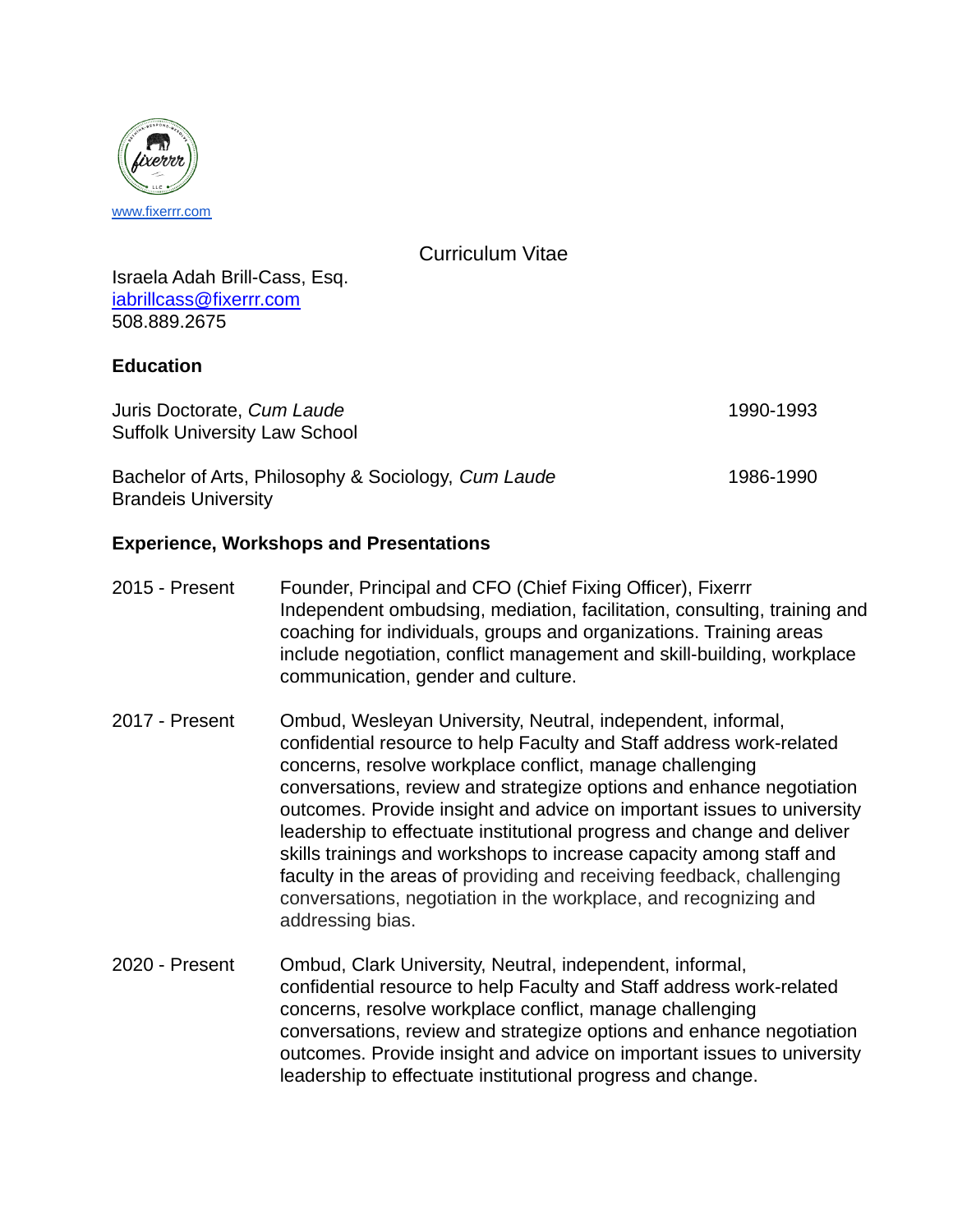| 2022 - Present      | Ombud, The Broad Institute of MIT and Harvard, Neutral, independent,<br>informal, confidential resource to help Broad core community and<br>affiliates address work-related concerns, manage challenging<br>conversations, resolve workplace conflict, review and strategize options<br>and enhance negotiation outcomes. Provide insight and advice on<br>important issues to university leadership to effectuate institutional<br>progress and change. |
|---------------------|----------------------------------------------------------------------------------------------------------------------------------------------------------------------------------------------------------------------------------------------------------------------------------------------------------------------------------------------------------------------------------------------------------------------------------------------------------|
| 2012 - Present      | Senior Affiliated Faculty, Dept. of Communication Studies, Emerson<br>College, Courses: Mediation, Facilitation and Dialogue; Introduction to<br>Law; Conflict and Negotiation; Pre-Law concentration faculty advisor.                                                                                                                                                                                                                                   |
| 2016 - Present      | Annual Workshop Presenter, "Negotiation With a Culture and Gender<br>Lens", Harvard T.H. Chan School of Public Health                                                                                                                                                                                                                                                                                                                                    |
| 2019 - Present      | Contract and Conference Ombud, Shakespeare Association of America<br>Ombuds Skills Workshop Presenter, 2021 Conference                                                                                                                                                                                                                                                                                                                                   |
| 2019 - 2020         | International Ombuds Association Task Force on Contract<br><b>Conference Ombuds Services</b>                                                                                                                                                                                                                                                                                                                                                             |
| 2018 - 2019<br>2022 | Consultant, Mediator and Facilitator, Rhode Island School of Design,<br>Consulting leadership on strategic planning and conflict assessment<br>and management, mediating interpersonal conflict, facilitating group<br>meetings to achieve desired objectives and providing skill-building and<br>team-building workshops on managing challenging conversations and<br>effective negotiation in the workplace.                                           |
| 2021, 2022          | Consultant, Mediator and Facilitator, Davidson College, Providing<br>conflict consulting and process design for leadership, mediating<br>interpersonal conflict, facilitating group meetings to achieve desired<br>objectives and providing skill-building workshops on managing<br>challenging conversations and workplace conflict.                                                                                                                    |
| 2022                | Faculty, Bahrain Women's Leadership Program, Empower Peace,<br>4-Day Young Women's Leadership In-Person Program (in Bahrian):<br>"The Art of Negotiation" and "The Art of the Difficult Discussion"                                                                                                                                                                                                                                                      |
| 2021                | Panelist, Mass. Continuing Legal Education (MCLE), "Neutralizing<br>Vitrioloic Recalcitrance in Opposing Counsel and Clients"                                                                                                                                                                                                                                                                                                                            |
| 2021                | Panelist, Mass. Bar Association, "Reimagining the DR Frontier: How<br>Technology and the Pandemic Have Triggered ADR Evolution"                                                                                                                                                                                                                                                                                                                          |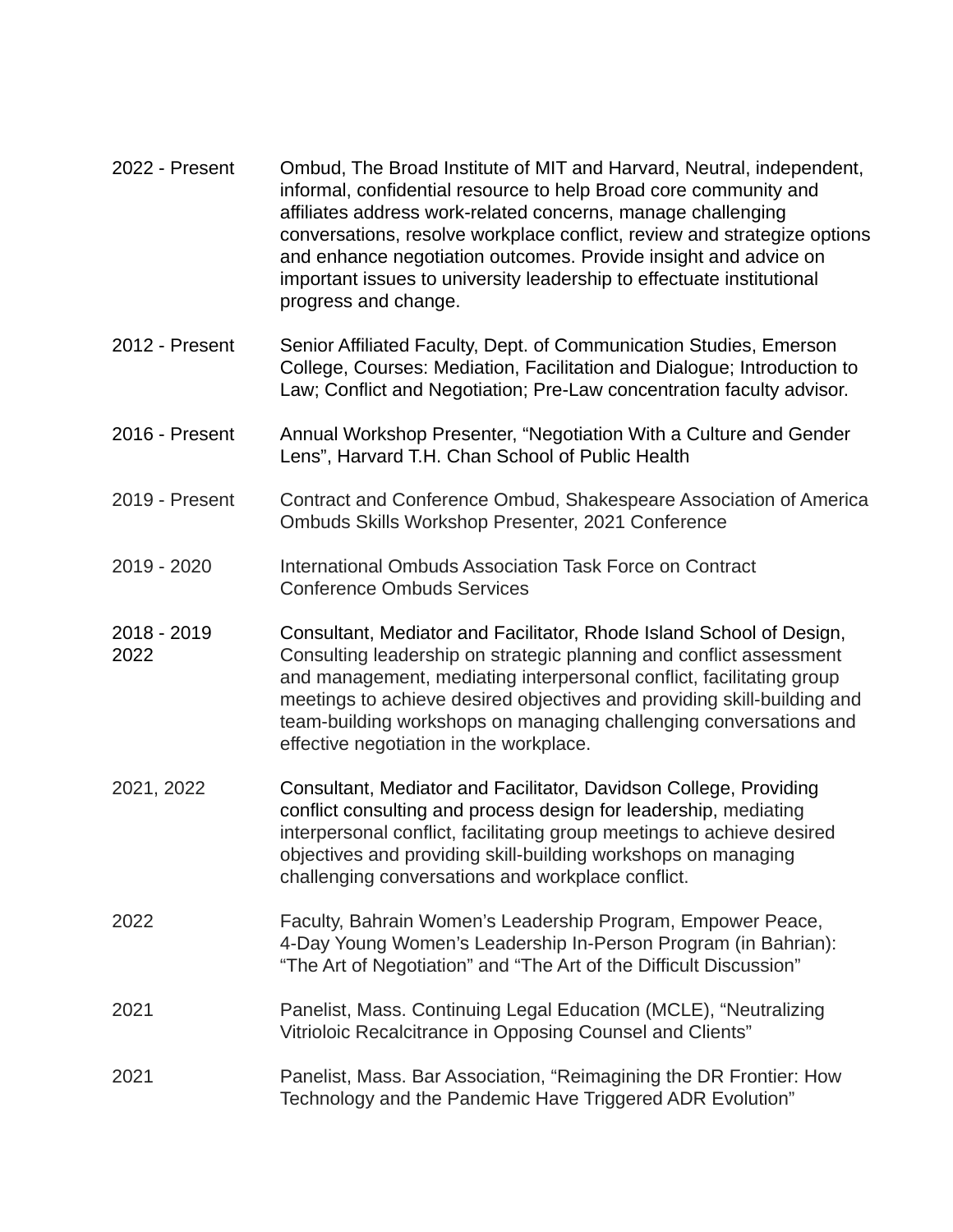| 2021       | Consultant and Trainer, Wesleyan University Student Ombuds Program                                                                                                                                           |
|------------|--------------------------------------------------------------------------------------------------------------------------------------------------------------------------------------------------------------|
| 2021       | Guest Speaker, Connecticut Association of Collegiate Registrars,<br>"Re-Entering the Workspace: Negotiating the New 'Normal"                                                                                 |
| 2021       | Presenter, Connecticut Pharmacists Association MidWinter Conference,<br>"Productive Conflict Communications"                                                                                                 |
| 2021       | Faculty, Politics, Activism and Leadership (PAL) Institute (Pre-College),<br>Emerson College, Days 3 and 8 of 10-day Program, Focused on<br>Conflict Communication, Bias, Deliberative Dialogue and Advocacy |
| 2021       | Presenter, Team Harmony's Virtual Institute for Activism (The Rendon<br>Group), 2021 Institute: HATE: What are You Going to Do?,<br>"The Art of Difficult Discussion"                                        |
| 2021       | Presenter, Political Communication Series, Center for Global<br>Communication, Emerson College, "Impeachment Redux"                                                                                          |
| 2021       | Practicing Productive Communications Workshop, Wesleyan University                                                                                                                                           |
| 2020       | Presenter, Campus on the Common Web/Podcast, Emerson College,<br>"How to do Conflict Better: Tips for Navigating Contentious Times"                                                                          |
| 2020       | Presenter, East Coast Ombuds Group, "Ombudsing in the Time of<br>COVID-19"                                                                                                                                   |
| 2020       | Scheduled Presenter, International Ombudsman Association Annual<br>Conference, "Lessons from Negotiated Classrooms: Managing<br>Clap-Back Culture" (Conference Cancelled due to COVID-19)                    |
| 2020       | Managing Conflict: Recognizing Bias and Managing Challenging<br>Personalities Workshop, University of Delaware Graduate School                                                                               |
| 2019, 2017 | Standing Up for Yourself Without Knocking Others Down™,<br>Professional Powerhouse Workshop and improving Negotiation and<br>Conflict Skills Workshop, Tufts Women in Medicine and Science                   |
| 2019       | The Ombuds Role in Sexual Harassment Cases, 2-Day Ombuds Skills<br>Training, Association for Jewish Studies *Recognized as one of 7<br>Jewish Feminist Highlights of 2019 by Lilith.org                      |
| 2019, 2018 | Instructor, MindEdge, Inc., (Harvard and MIT founded Higher Learning<br>Initiative) Dispute Resolution and Negotiation Videos                                                                                |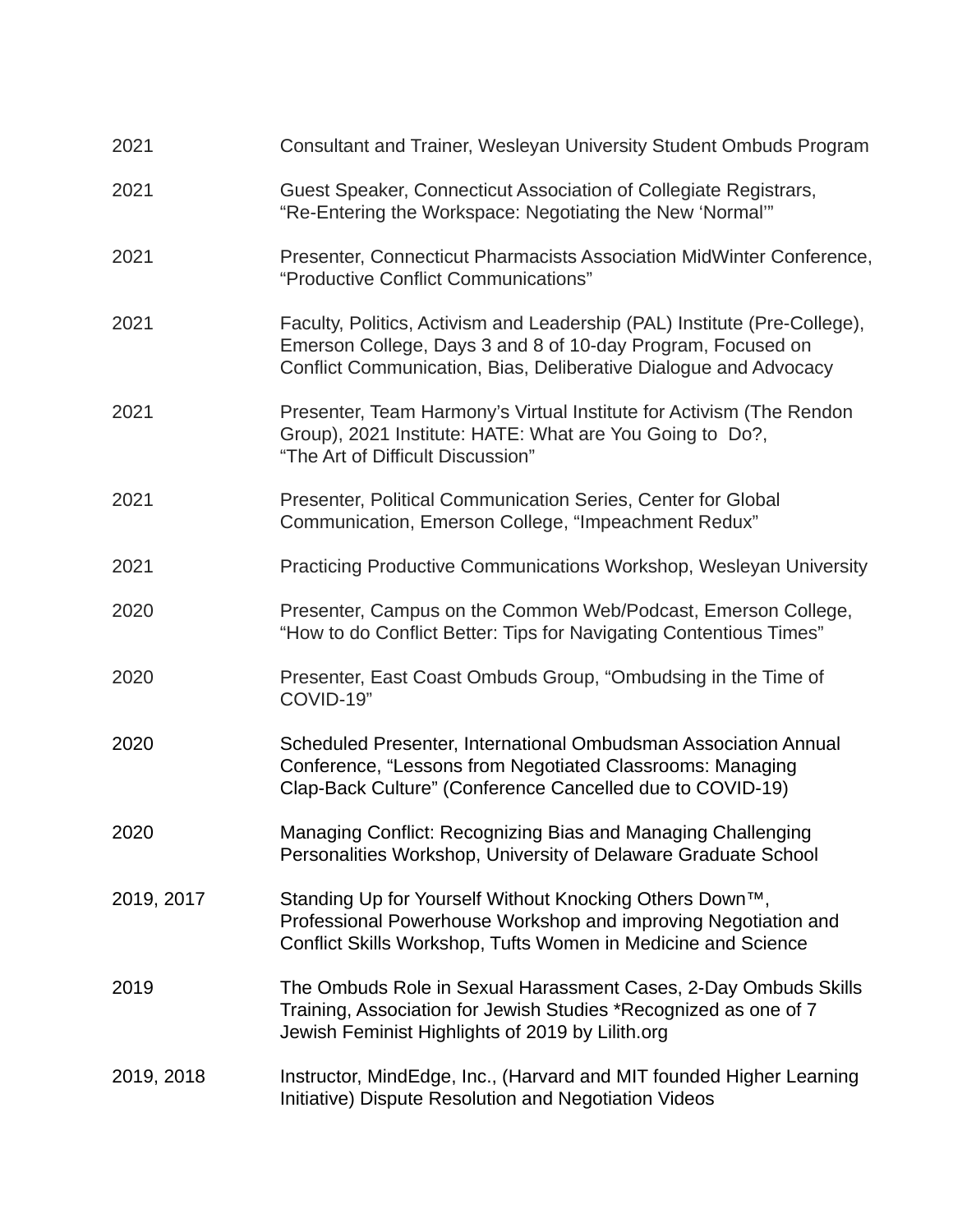| 2019             | Managing Conflict: Recognizing Bias and Managing Challenging<br>Personalities Workshop, Wesleyan University                                                                                         |
|------------------|-----------------------------------------------------------------------------------------------------------------------------------------------------------------------------------------------------|
| 2019             | Alternative Dispute Resolution Careers Panelist, Harvard Law School                                                                                                                                 |
| 2019, 2022       | Recognizing and Managing Implicit Bias in Legal Practice and ADR<br>Workshop, Greater Newburyport Bar Association, CLE by the Sea                                                                   |
| 2019             | Lessons From Negotiated Classrooms: Managing Clap-Back Culture<br>Faculty Council Invited Guest Speaker, Faculty Institute, Emerson<br>College                                                      |
| 2019             | Clap-Back and Cancel Culture on Campus Presentations<br>President's Council and Board of Trustees, Emerson College                                                                                  |
| $2015 -$ Present | Training Affiliate, Boston Law Collaborative, LLC                                                                                                                                                   |
| 2013 - Present   | Mediation and Conflict Resolution and Coaching Training Faculty,<br>Community Dispute Settlement Center (for MIT, Tufts University,<br>Wheaton College, and Union College among other institutions) |
| 2004 - Present   | Training Faculty, Administrative Office of the Trial Court of Mass.<br>Trainings include: Conciliation; Mediation Skills; Bias and Culture                                                          |
| $2003 -$ Present | Training Faculty, Mass. Continuing Legal Education (MCLE)<br>Trainings include: Family Law Mediation, Civil Mediation,<br>Pre-Trial Litigation and Alternative Dispute Resolution                   |
| $2014 - 2018$    | Instructor, MassMutual (Society of Grownups and In Good Company)<br>Workshops include: Negotiation 101; Negotiating Salary; Networking in<br>a Gendered World; Challenging Workplace Communications |
| 2018, 2017       | Guest Lecturer in Negotiation and Bias, Boston College Law School                                                                                                                                   |
| 2018             | Panelist, Mass. Bar Association Dispute Resolution Section,<br>"Accountability and Reconciliation in the #MeToo Era"                                                                                |
| 2018             | Presenter, Mass. Bar Association Dispute Resolution Section, Second<br>Annual DR Symposium, Bias and Overcoming It in Dispute Resolution                                                            |
| 2019, 2018       | Presenter, Mass. Bar Association, Practicing with Professionalism for<br>New Attorneys, Bias and Overcoming It in the Legal Profession                                                              |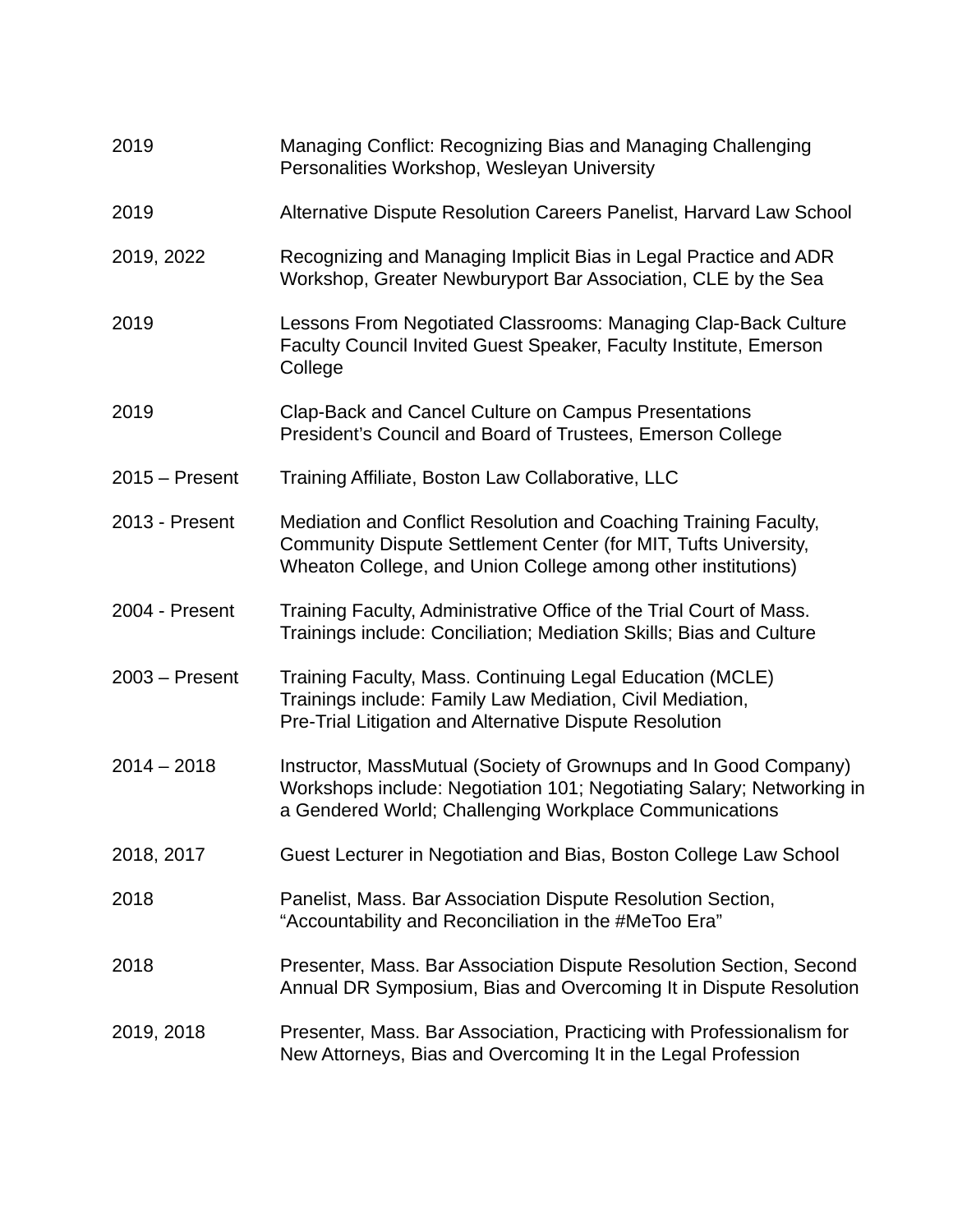| $2011 - 2017$ | Alternative Dispute Resolution (ADR) Standing Committee Member,<br>Administrative Office of the Trial Court of Massachusetts                                                                    |
|---------------|-------------------------------------------------------------------------------------------------------------------------------------------------------------------------------------------------|
| 2017          | Getting the Benefit of the Bargain: Negotiation, Culture and Gender,<br>MultiNational Pharmaceutical Company, San Diego                                                                         |
| 2017          | Negotiating Your Career Parts 1 & 2, Mass. Institute of Technology                                                                                                                              |
| 2017          | Implicit Bias and Defenses, Association of Family and<br><b>Conciliation Courts</b>                                                                                                             |
| 2017          | Managing Workplace Conflict, Emerson College                                                                                                                                                    |
| 2017          | Negotiation Skills: Influencing and Negotiating for Women and Getting<br>to the Next Level Global Webinar, Healthcare Businesswomen's<br>Association                                            |
| 2017          | Negotiation and Mediation Pedagogy, Working Conference on<br>Global PR and Public Affairs - Blanquerna University, Spain                                                                        |
| 2017          | Boss Ladies Powerhouse Panel - Emerson College,<br>Alpha Epsilon Phi                                                                                                                            |
| 2016          | Conversations on Race and Difference Facilitation,<br>Emerson College Office of Diversity and Inclusion                                                                                         |
| 2016          | Salary Negotiation and Workplace Culture for International<br>Students, Emerson College Office of International Student Affairs and<br>the Office of Internationalization and Global Engagement |
| 2016          | Standing Up for Yourself Without Knocking Others Down™ and<br>Creating Our Narratives as Women, Women in Conflict, Women in<br>Peace Retreat, Temple Shir Tikva                                 |
| 2016          | Mediation and Other Conflict Resolution Options, Special Needs<br><b>Advocacy Network</b>                                                                                                       |
| 2016          | Standing Up for Yourself Without Knocking Others Down™ and<br>Workplace Conflict, Cerebral Palsy Association of Mass.                                                                           |
| 2016<br>2016  | Doing Your Best in Salary Negotiation, Bryant University<br>Gender and Culture in Networking and Negotiation, Mass. Legal<br><b>Recruitment Association</b>                                     |
| 2016          | Doing Conflict Better, Leadership Academy Keynote, Emerson College                                                                                                                              |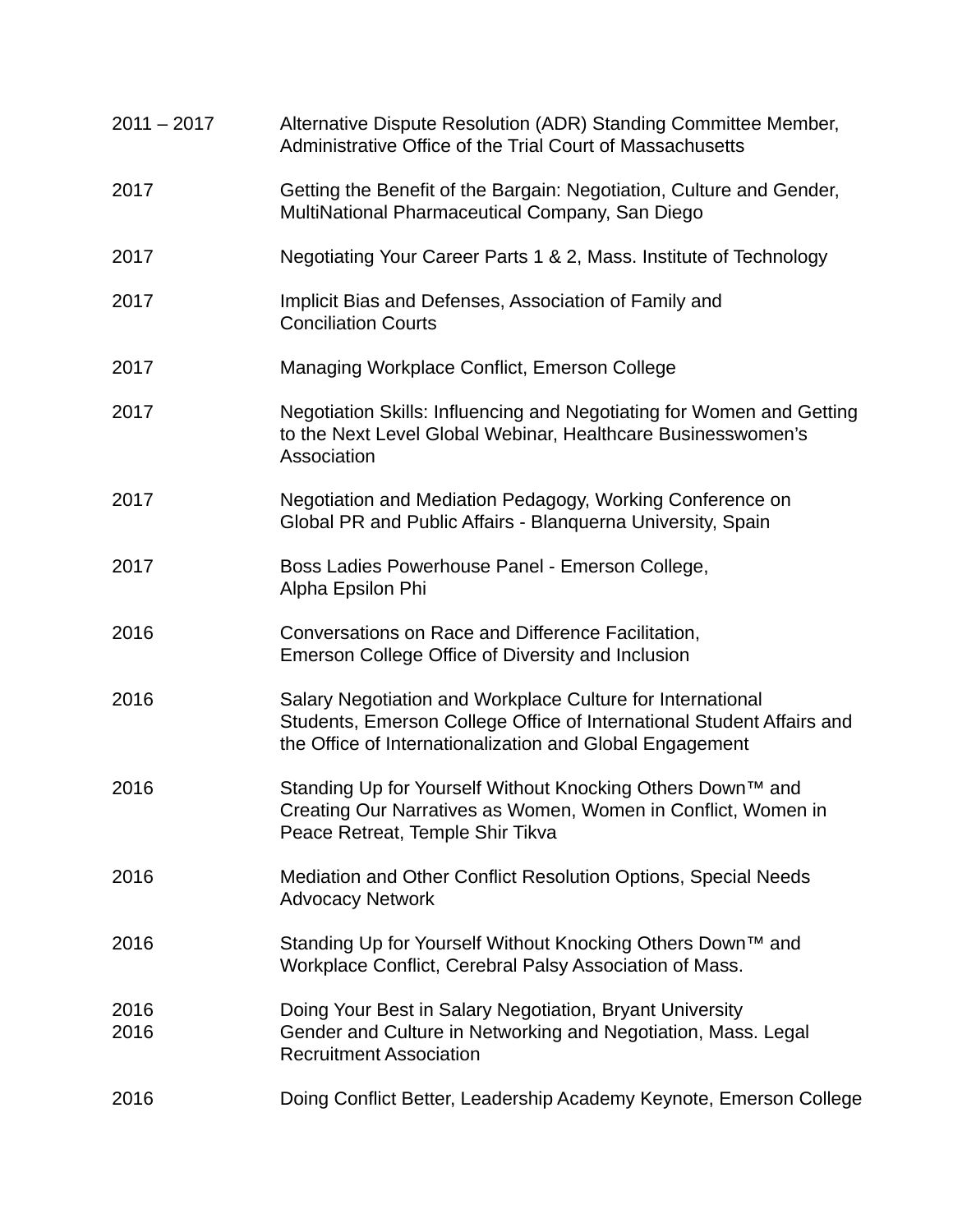| 2016            | Bias and How to Counteract Its Effects, Featured Speaker,<br>Greater Lowell Bar Association Conciliator and Mediator Appreciation<br>Event                                                                                                                                                                                                                                                                                                                                                                                                                          |
|-----------------|---------------------------------------------------------------------------------------------------------------------------------------------------------------------------------------------------------------------------------------------------------------------------------------------------------------------------------------------------------------------------------------------------------------------------------------------------------------------------------------------------------------------------------------------------------------------|
| 2016            | How to Give and Get Feedback in the Workplace,<br>Emerging Leaders Summit, Mass. Society of CPA's                                                                                                                                                                                                                                                                                                                                                                                                                                                                   |
| 2003 - 2015     | Executive Director, Boston Law Collaborative, LLC<br>Included: Design and management of Gillette/Procter and Gamble<br>Employee Severance Denial Appeal Program; Design and delivery of<br>American Bar Association Mediation and Advanced Mediation<br>Trainings; Serving as Hearing Officer in American Student Assistance<br>Default Student Loan cases; Mediation; Arbitration; Parenting<br>Coordination.                                                                                                                                                      |
| 2015            | Negotiating Salary: Prepare, Engage and Frame Webinar<br>Emerson College Office of Development and Alumni Relations                                                                                                                                                                                                                                                                                                                                                                                                                                                 |
| 2009-2011, 2014 | Co-Chair, MCLE ADR and the Law Conference                                                                                                                                                                                                                                                                                                                                                                                                                                                                                                                           |
| 2004            | Co-Chair, New England Association for Conflict Resolution's<br><b>Annual Conference</b>                                                                                                                                                                                                                                                                                                                                                                                                                                                                             |
| $1998 - 2003$   | Program Manager, Mass. Office of Dispute Resolution (MODR)<br>Plymouth Superior Court ADR Program Manager<br>Screened and mediated Superior Court civil cases; Created and<br>managed the first federally-funded Agricultural Mediation Program in<br>the Northeast; Facilitated multi-agency, federal and state<br>consensus-building processes; Trained state employees in mediation<br>and dispute resolution skills; Joined Consensus Building Institute and<br>national team of ADR professionals to quantify benefits of mediation in<br>court-related cases. |
| $1996 - 1998$   | Large, Complex Commercial Case Manager, American Arbitration<br><b>Association (Boston Case Management Center)</b>                                                                                                                                                                                                                                                                                                                                                                                                                                                  |
| $1993 - 1996$   | Attorney, General Litigation, Cass Law Associates                                                                                                                                                                                                                                                                                                                                                                                                                                                                                                                   |

# **Bar Admissions and Memberships**

Massachusetts, since 1993 Rhode Island, since 1994 United States District Court for the District of Massachusetts, 1994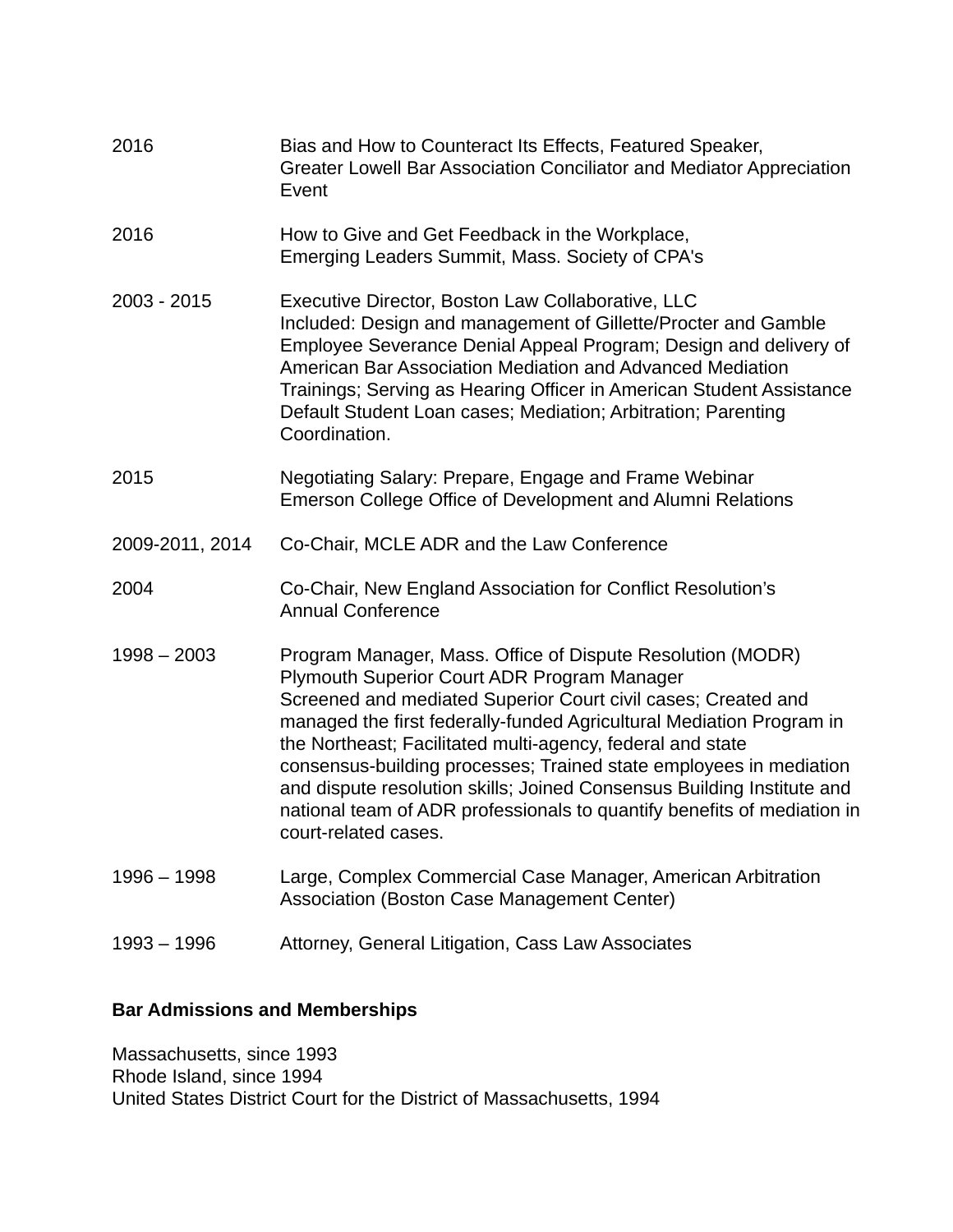Rhode Island Bar Association, since 1994 New England Association for Conflict Resolution, since 1998

International Ombuds Association, since 2017 IOA Contract Conference Ombuds Task Force

Ombuds of Small Liberal Arts Colleges (OSLAC), since 2019 East Coast Ombuds Group (ECOG), since 2017

## **Special Certifications**

| 2022       | Restorative Justice and Circle Practice for Educators, Suffolk University<br>Center for Restorative Justice |
|------------|-------------------------------------------------------------------------------------------------------------|
| 2016       | Inclusive Excellence Faculty Fellowship, Emerson College Office of<br>Diversity and Inclusion               |
| 2016       | Cross-Cultural Mediation, Meta-Culture and Ashok Panikkar                                                   |
| 2006, 2011 | Workplace Conflict and Dispute Systems Design, Negotiation Bridge                                           |
| 2006       | <b>Marital Mediation, Divorce Mediation Training Associates</b>                                             |
| 2005       | Collaborative Law, Mass. Collaborative Law Council                                                          |
| 2000       | <b>Facilitation, Interaction Associates</b>                                                                 |
| 1998       | Mediation, MWI, Inc.                                                                                        |

## **Awards, Recognitions and Grants**

| Alan L. Stanzler Award for Excellence in Teaching, Emerson College                  | 2018                |
|-------------------------------------------------------------------------------------|---------------------|
| Distinguished Faculty Speaker, Family Weekend President's Address                   | 2018                |
| Top Women Attorneys in Massachusetts, Boston Magazine                               | 2016, 2013          |
| New England Super Lawyer* in ADR, Thompson-Reuters                                  | 2015-16,<br>2011-12 |
| Managing for Results Initiative Award, Commonwealth of Massachusetts                | 2002                |
| \$100k USDA Grant to Create New England's first Agricultural Mediation Program 2002 |                     |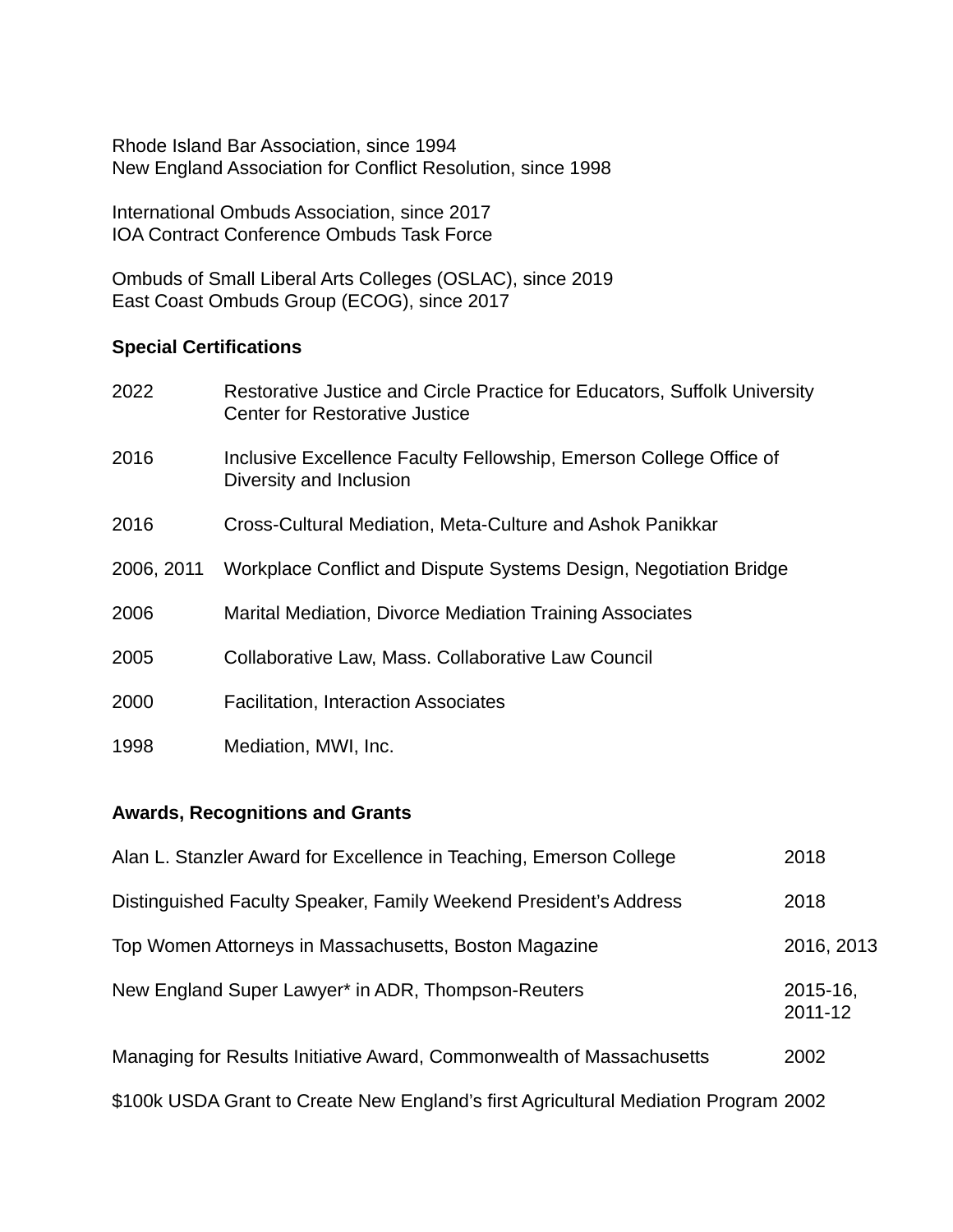National Distinguished Client Service Award, American Arbitration Association 1997

\*Super Lawyer is a list published annually by *Boston Magazine* and Thompson-Reuters of lawyers viewed by their peers as being in the top 5% of the profession.

# **Publications and Interviews**

2021 - *"12 Prases that Will Help Resolve Conflict in (Almost) Any Environment" - Fatherly <https://www.fatherly.com/love-money/how-to-resolve-conflict-phrases-to-use/>*

2017 - WERS Radio, "We Are Here" - How to Handle Conflict in Your Relationships <https://soundcloud.com/889-wers/how-to-handle-conflict-in-your>

2017 - WBZ Radio - Trump's negotiation style (link unavailable)

2016 - Radio Entrepreneurs - my career path and Fixerrr <https://www.youtube.com/watch?v=anOWrOH-8To>

2015 - *"Should You Lie for Your Boss or Risk Your Job?" -* BBC Capital <http://www.bbc.com/capital/story/20150403-lie-for-the-boss-or-risk-it>

2015 - HeatSpring Solar Women's Summer Series - best practices for empowering women in salary negotiation (link unavailable)

2014 - "*Your Employee's Sins, Your Problem" -* BBC Capital <http://www.bbc.com/capital/story/20140808-employees-sins-your-problem>

2014 – Mediation: A Practice Guide for Mediators, Lawyers and Others - contributing author, Mass. Continuing Legal Education, Inc.

2011 and 2009 – Pretrial Litigation Primer: Alternative Dispute Resolution– contributing author, Build Your Practice Series, Mass. Continuing Legal Education, Inc.

2010 – "*The Importance of Intake in Mediation*" – American Bar Association, Young Lawyers Division

### **Skills and Specialized Areas**

Ombuds Services Teaching and Training Consulting and Coaching Facilitation and Mediation Conflict Communications